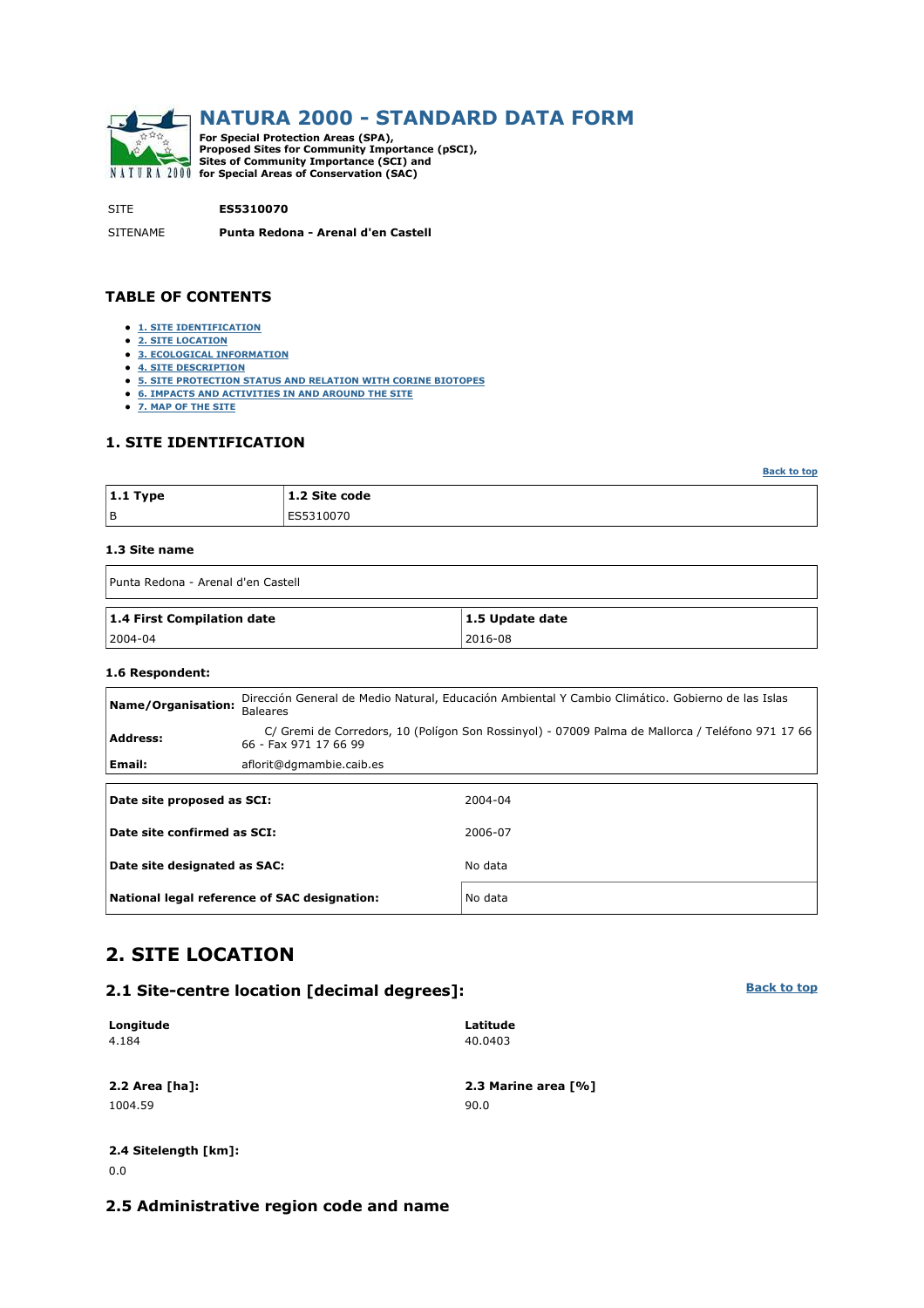| <b>NUTS level 2 code</b> | <b>Region Name</b> |
|--------------------------|--------------------|
| <b>ES53</b>              | Illes Balears      |

#### **2.6 Biogeographical Region(s)**

Marine Mediterranean %) (90.0

%) Mediterranean (10.0 %)

## **3. ECOLOGICAL INFORMATION**

#### **3.1 Habitat types present on the site and assessment for them**

**Back to top**

| <b>Annex I Habitat types</b> |    |           |                    |                  | <b>Site assessment</b> |                  |                                   |                     |        |  |
|------------------------------|----|-----------|--------------------|------------------|------------------------|------------------|-----------------------------------|---------------------|--------|--|
| Code                         | PF | <b>NP</b> | Cover [ha]         | Cave<br>[number] | Data<br>quality        | A B C D          | A B C                             |                     |        |  |
|                              |    |           |                    |                  |                        | Representativity | <b>Relative</b><br><b>Surface</b> | <b>Conservation</b> | Global |  |
| 1120 <sub>0</sub>            |    |           | 365.771219         |                  |                        | A                | C                                 | B                   | B      |  |
| 1160H                        |    |           | 26.11934           |                  |                        | B                | C                                 | B                   | B      |  |
| 1410 <sub>ii</sub>           |    |           | 2.6119339999999998 |                  |                        | B                | C                                 | B                   | B      |  |
| 2120H                        |    |           | 0.7634884          |                  |                        | A                | C                                 | C                   | B      |  |
| 5320H                        |    |           | 3.1142290000000004 |                  |                        | B                | B                                 | C                   | C      |  |
| 5430H                        |    |           | 30.439076999999997 |                  |                        | B                | B                                 | C                   | C      |  |

**PF: for the habitat types that can have a non-priority as well as a priority form (6210, 7130, 9430) enter "X" in the column PF to indicate the priority form.** 

**NP: in case that a habitat type no longer exists in the site enter: x (optional) Cover: decimal values can be entered** 

**Caves: for habitat types 8310, 8330 (caves) enter the number of caves if estimated surface is not available.** 

**Data quality: G = 'Good' (e.g. based on surveys); M = 'Moderate' (e.g. based on partial data with some extrapolation); P = 'Poor' (e.g. rough estimation)** 

#### **3.2 Species referred to in Article 4 of Directive 2009/147/EC and listed in Annex II of Directive 92/43/EEC and site evaluation for them**

| <b>Species</b> |      |                                  |   | Population in the site |   |           |     |  |         | <b>Site assessment</b> |      |       |       |       |  |  |  |                   |  |                 |         |       |  |  |
|----------------|------|----------------------------------|---|------------------------|---|-----------|-----|--|---------|------------------------|------|-------|-------|-------|--|--|--|-------------------|--|-----------------|---------|-------|--|--|
| Group          | Code | <b>Scientific</b><br><b>Name</b> | S | <b>NP</b>              |   | Type Size |     |  |         |                        |      |       |       |       |  |  |  | Unit $\vert$ Cat. |  | Data<br>quality | A B C D | A B C |  |  |
|                |      |                                  |   |                        |   | Min       | Max |  | C R V P |                        | Pop. | Cons. | Isol. | Glob. |  |  |  |                   |  |                 |         |       |  |  |
| B              | A229 | <b>Alcedo atthis</b>             |   |                        | c |           |     |  | P       |                        | D    |       |       |       |  |  |  |                   |  |                 |         |       |  |  |
| P              | 1553 | <b>Anthyllis hystrix</b>         |   |                        | p |           |     |  | R.      |                        | C    | B     | C     | B     |  |  |  |                   |  |                 |         |       |  |  |
| R              | 1224 | Caretta caretta                  |   |                        | р |           |     |  | P       |                        | C    | C     | C     | C     |  |  |  |                   |  |                 |         |       |  |  |
| B              | A197 | <b>Chlidonias niger</b>          |   |                        | c |           |     |  | P       |                        | D    |       |       |       |  |  |  |                   |  |                 |         |       |  |  |
| P              | 1584 | <b>Daphne</b><br>rodriguezii     |   |                        | р |           |     |  | V       |                        | C    | B     | C     | B     |  |  |  |                   |  |                 |         |       |  |  |
| B              | A026 | Egretta garzetta                 |   |                        | c |           |     |  | P       |                        | D    |       |       |       |  |  |  |                   |  |                 |         |       |  |  |
| B              | A245 | <b>Galerida theklae</b>          |   |                        | р |           |     |  | P       |                        | C    |       |       |       |  |  |  |                   |  |                 |         |       |  |  |
| B              | A180 | Larus genei                      |   |                        | c |           |     |  | P       |                        | D    |       |       |       |  |  |  |                   |  |                 |         |       |  |  |
| B              | A191 | <b>Sterna</b><br>sandvicensis    |   |                        | W |           |     |  | P       |                        | D    |       |       |       |  |  |  |                   |  |                 |         |       |  |  |
| B              | A166 | <b>Tringa glareola</b>           |   |                        | c |           |     |  | P       |                        | D    |       |       |       |  |  |  |                   |  |                 |         |       |  |  |
| M              | 1349 | <b>Tursiops</b><br>truncatus     |   |                        | р |           |     |  | P       |                        | C    | B     | C     | B     |  |  |  |                   |  |                 |         |       |  |  |

**Group: A = Amphibians, B = Birds, F = Fish, I = Invertebrates, M = Mammals, P = Plants, R = Reptiles** 

**S: in case that the data on species are sensitive and therefore have to be blocked for any public access enter: yes**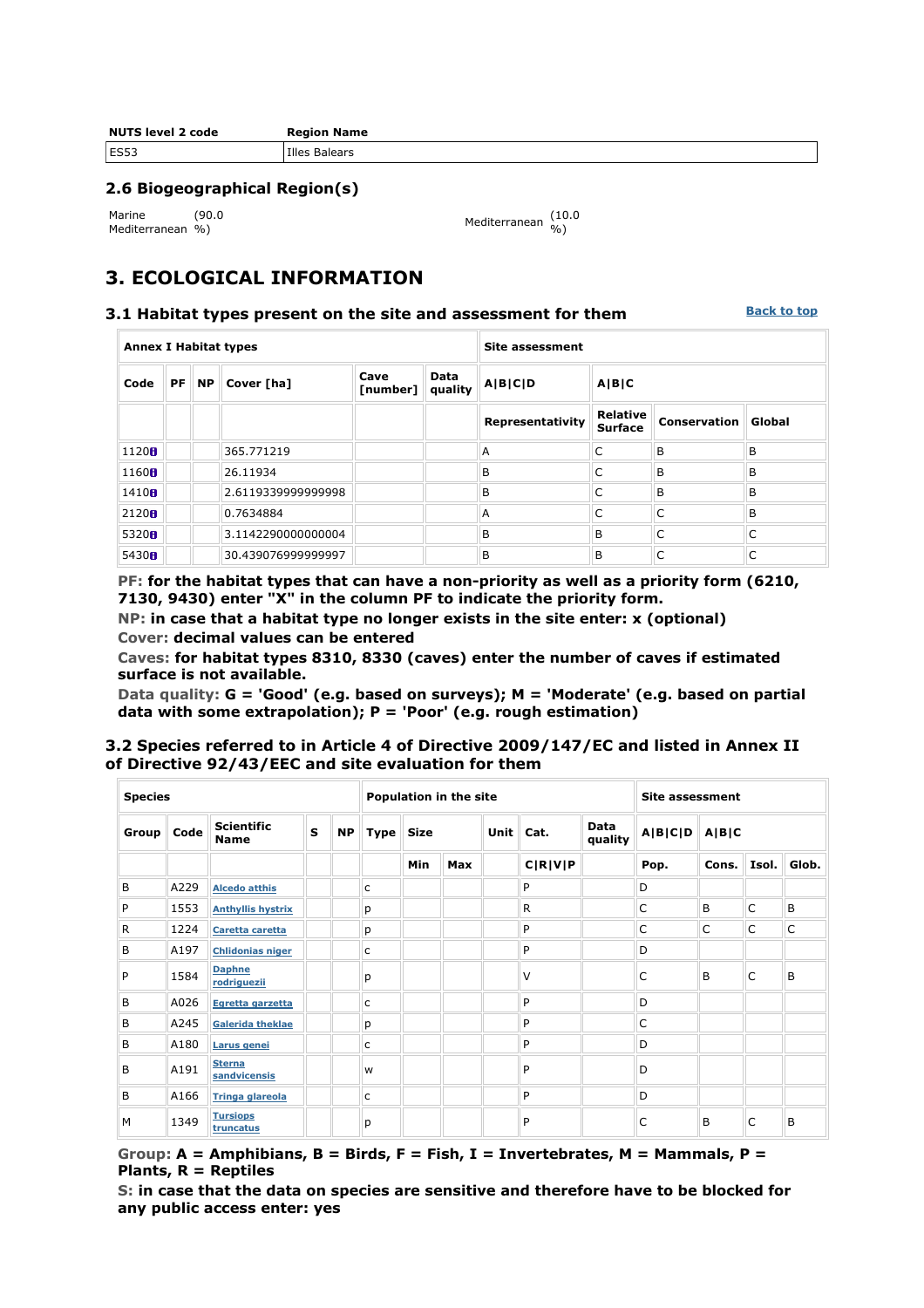**NP: in case that a species is no longer present in the site enter: x (optional) Type: p = permanent, r = reproducing, c = concentration, w = wintering (for plant and non-migratory species use permanent)** 

**Unit: i = individuals, p = pairs or other units according to the Standard list of population units and codes in accordance with Article 12 and 17 reporting (see reference portal)** 

**Abundance categories (Cat.): C = common, R = rare, V = very rare, P = present - to fill if data are deficient (DD) or in addition to population size information** 

**Data quality: G = 'Good' (e.g. based on surveys); M = 'Moderate' (e.g. based on partial data with some extrapolation); P = 'Poor' (e.g. rough estimation); VP = 'Very poor' (use this category only, if not even a rough estimation of the population size can be made, in this case the fields for population size can remain empty, but the field "Abundance categories" has to be filled in)** 

| <b>Species</b> |  |                                  |   |           | Population in the site |             |  | <b>Motivation</b> |                         |              |                         |          |             |   |
|----------------|--|----------------------------------|---|-----------|------------------------|-------------|--|-------------------|-------------------------|--------------|-------------------------|----------|-------------|---|
| Group CODE     |  | <b>Scientific</b><br><b>Name</b> | S | <b>NP</b> | <b>Size</b>            | <b>Unit</b> |  | Cat.              | <b>Species</b><br>Annex |              | <b>Other categories</b> |          |             |   |
|                |  |                                  |   |           | <b>Min</b>             | Max         |  | C R V P           | IV                      | $\mathbf{v}$ | A                       | в        | $\mathbf c$ | D |
| P              |  | <b>Astragalus</b><br>balearicus  |   |           |                        |             |  |                   |                         |              |                         | X        |             |   |
| P              |  | <b>Digitalis minor</b>           |   |           |                        |             |  |                   |                         |              |                         | X        |             |   |
| P              |  | <b>Dorycnium</b><br>fulgurans    |   |           |                        |             |  |                   |                         |              |                         | X        |             |   |
| P              |  | Erodium reichardii               |   |           |                        |             |  |                   |                         |              |                         | X        |             |   |
| P              |  | Launaea<br>cervicornis           |   |           |                        |             |  |                   |                         |              |                         | X        |             |   |
| P              |  | Lotus tetraphyllus               |   |           |                        |             |  |                   |                         |              |                         | X        |             |   |
| P              |  | <b>Micromeria</b><br>filiformis  |   |           |                        |             |  |                   |                         |              |                         | X        |             |   |
| P              |  | Senecio rodriguezii              |   |           |                        |             |  |                   |                         |              |                         | X        |             |   |
| P              |  | <b>Thymelaea</b><br>velutina     |   |           |                        |             |  |                   |                         |              |                         | $\times$ |             |   |

#### **3.3 Other important species of flora and fauna (optional)**

**Group: A = Amphibians, B = Birds, F = Fish, Fu = Fungi, I = Invertebrates, L = Lichens, M = Mammals, P = Plants, R = Reptiles** 

**CODE: for Birds, Annex IV and V species the code as provided in the reference portal should be used in addition to the scientific name** 

**S: in case that the data on species are sensitive and therefore have to be blocked for any public access enter: yes** 

**NP: in case that a species is no longer present in the site enter: x (optional) Unit: i = individuals, p = pairs or other units according to the standard list of population**  units and codes in accordance with Article 12 and 17 reporting, (see *reference portal*) **Cat.: Abundance categories: C = common, R = rare, V = very rare, P = present Motivation categories: IV, V: Annex Species (Habitats Directive), A: National Red List data; B: Endemics; C: International Conventions; D: other reasons** 

## **4. SITE DESCRIPTION**

#### **4.1 General site character**

| <b>Habitat class</b> | % Cover |
|----------------------|---------|
| N05                  | 9.0     |
| N <sub>04</sub>      | 1.0     |
| NO1                  | 90.0    |
| Total Habitat Cover  | 100     |

#### **4.2 Quality and importance**

**La calidad e importancia de esa zona se basa en la presencia de habitats del anexo I de la Directiva 92/43/CEE**

**Back to top**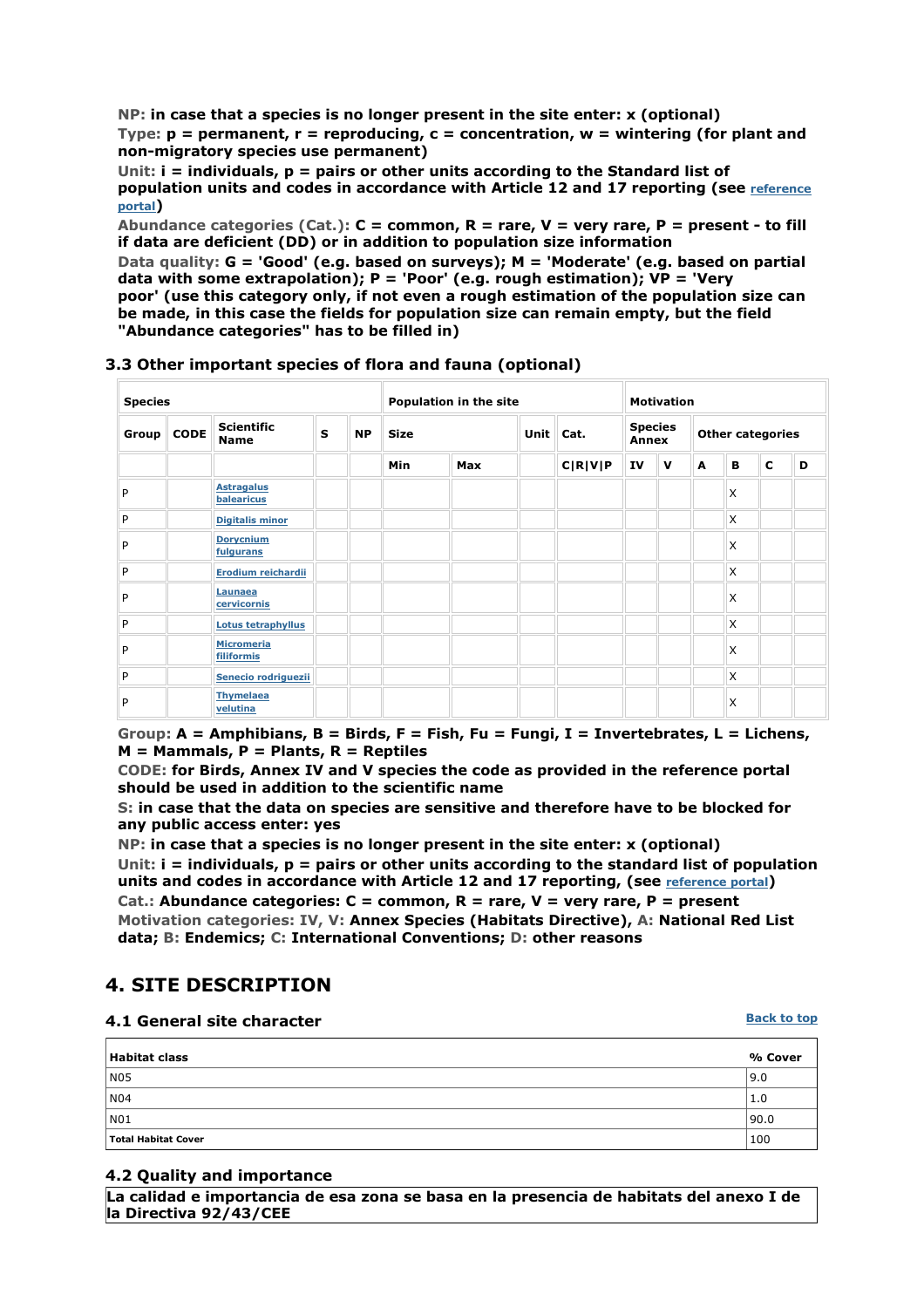### **4.4 Ownership (optional)**

| Type     |                       | $\lceil \frac{9}{6} \rceil$ |
|----------|-----------------------|-----------------------------|
|          | National/Federal      | 0                           |
|          |                       | 0                           |
|          | Public State/Province | Ω                           |
|          | Any Public            | 90                          |
|          | Joint or Co-Ownership | ი                           |
| Private  |                       | 10                          |
| lUnknown |                       | 0                           |
| sum      |                       | 100                         |

# **5. SITE PROTECTION STATUS (optional)**

| 5.1 Designation types at national and regional level: | <b>Back to top</b> |      |           |      |           |
|-------------------------------------------------------|--------------------|------|-----------|------|-----------|
| Code                                                  | Cover [%]          | Code | Cover [%] | Code | Cover [%] |
| ES17                                                  | 1.0                |      |           |      |           |

## **5.2 Relation of the described site with other sites:**

#### **designated at national or regional level:**

| <b>Type code</b> | Site name   | Type | Cover [%] |
|------------------|-------------|------|-----------|
| ES17             | Bella Vista |      | ⊥.∪       |

#### **designated at international level:**

| <b>Type</b> | Site name         | Type | Cover [%] |
|-------------|-------------------|------|-----------|
| 10ther      | l Isla de Menorca |      | 100.0     |

## **6. SITE MANAGEMENT**

### **6.1 Body(ies) responsible for the site management:**

**Back to top**

| Organisation: | Dirección General de Medio Natural, Educación Ambiental Y Cambio Climático. Gobierno de las<br>Islas Baleares              |  |
|---------------|----------------------------------------------------------------------------------------------------------------------------|--|
| Address:      | C/ Gremi de Corredors, 10 (Polígon Son Rossinyol) - 07009 Palma de Mallorca / Teléfono 971<br>17 66 66 - Fax 971 17 66 200 |  |
| Email:        | aflorit@dgmambie.caib.es                                                                                                   |  |

# **6.2 Management Plan(s):**

## **An actual management plan does exist:**

|           | Yes                                    |
|-----------|----------------------------------------|
|           | $\vert x \vert$ No, but in preparation |
| $\Box$ No |                                        |

# **7. MAP OF THE SITES**

**Back to top**

INSPIRE ID: http://ideib.caib.es/pub\_ideib/public/TEMATIC-LIMITS/MapServer/WMSServer?request=getcapabilities

Map delivered as PDF in electronic format (optional)

Yes X No

Reference(s) to the original map used for the digitalisation of the electronic boundaries (optional).